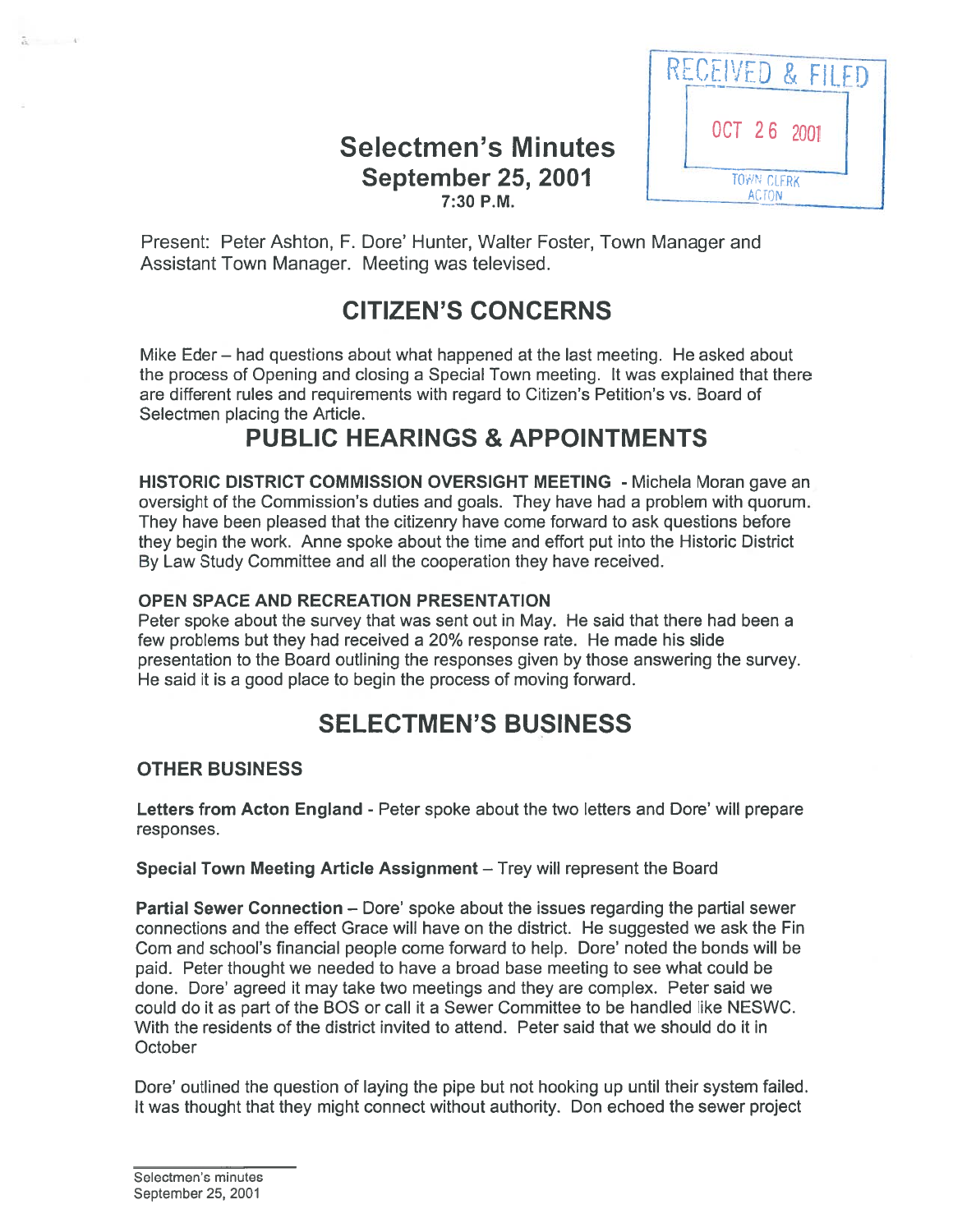manager and he agree<sup>d</sup> that this could be <sup>a</sup> problem, one or two would not seem to <sup>a</sup> problem but there could be many more requests. Don will come back with <sup>a</sup> policy.

Boy Scout Court of Honor— Walter Foster will attend with Pam as <sup>a</sup> back up.

Crown Resistance Proclamation. The Board signed the Proclamation and Peter offered to attend and read the proclamation.

## CONSENT AGENDA

DORE' HUNTER - Moved to approve. WALTER FOSTER - Second. UNANIMOUS VOTE.

### TOWN MANAGER'S REPORT

None Needed

 $\ddot{\circ}$   $\cdots$ 

## EXECUTIVE SESSION

None Needed

Recording Clerk

-7 And ly community Community acting Carna

**Date** 

Selectmen's minutes September 25, 2001